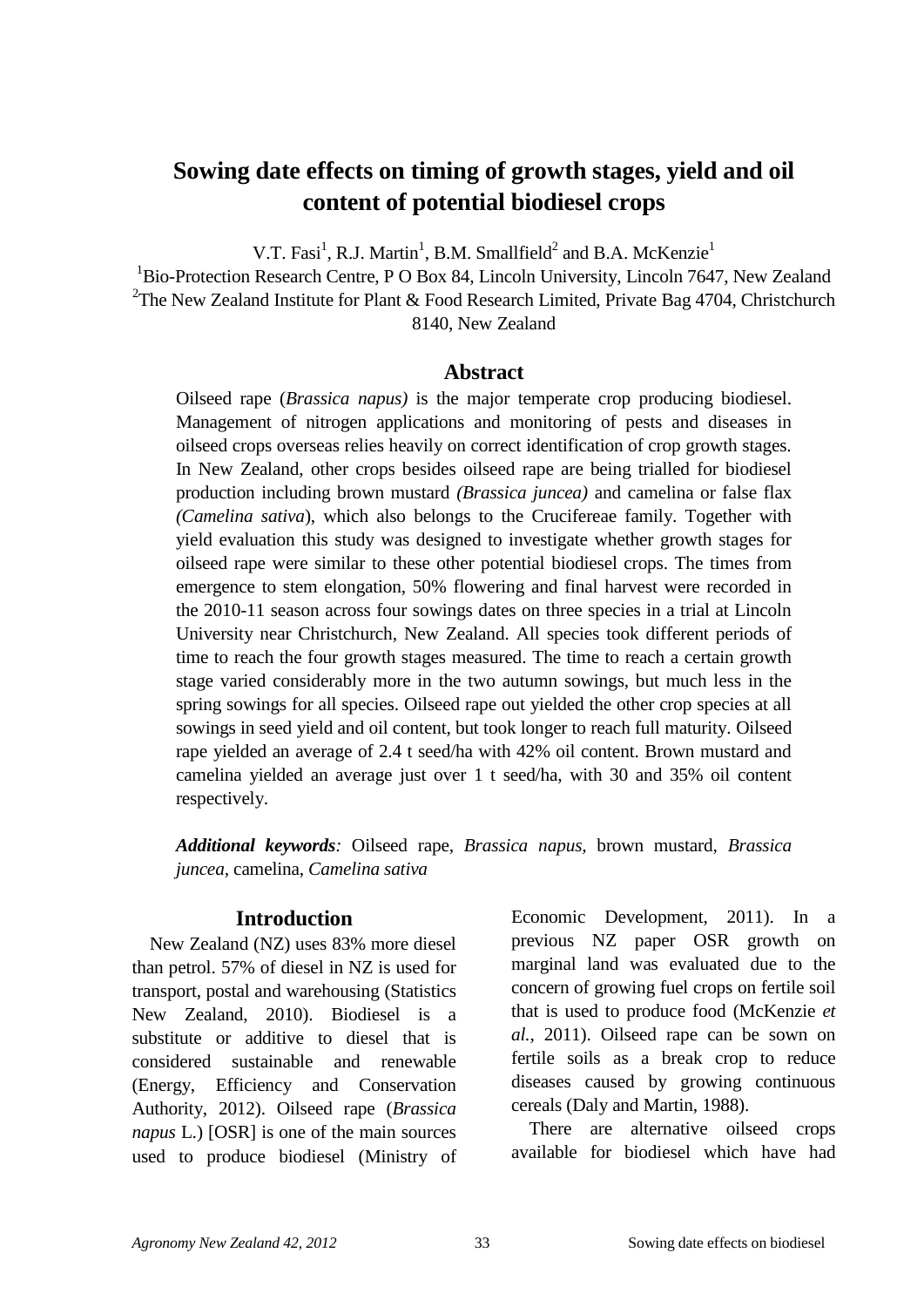limited evaluation under NZ conditions. Brown mustard (*Brassica juncea* (L.) Czern.) [BM] has a seed rich in oil  $(>30\%)$ and has been reported to have a low input requirement and be useful in the production of biodiesel (Pavlista *et al.*, 2011). Another oilseed crop considered to be an alternative for the production of biodiesel is camelina or false flax (*Camelina sativa* (L.) Crantz) [CS] (Frohlich and Rice, 2005). CS has the ability to grow on marginal soils and has a short maturity length when compared with OSR (Berti *et al.*, 2011).

The phenological stages of plant growth are used to determine fertiliser application timings (HGCA, 2009). They can also be used to determine crop adaptability to different environments and for crop breeding programmes (Martinelli and Galasso, 2011).

Later sowing date can reduce OSR yields (Taylor and Smith, 1992; Hocking and Stapper, 2001). Delaying sowing date in OSR reduces the time between sowing and flowering and hence reduces biomass at flowering which can consequently reduce yields (Farre *et al.*, 2002). The ideal OSR sowing date in Canterbury is mid-February to April for winter types (Biodiesel NZ, 2009). However, early sowings may experience drought while the risk of frost damage increases if sowing is delayed in autumn. Sowing date is dependent on climate but is designed to ensure adequate moisture at sowing and sufficient crop cover prior to winter. Spring sown crops are recommended to be sown between September and October (Biodiesel NZ, 2007) before water becomes a limiting factor.

This paper describes the on-going evaluation of biodiesel crops at Lincoln University and examines the development and yields of three oilseed crops, sown on four different dates.

# **Materials and Methods**

The trial was carried out in Iversen Field (43° 38' 55" S, 172° 27' 59" E) at Lincoln University, Canterbury, on an irrigated Wakanui silt loam soil. A split plot trial design with four replicates was established, with sowing dates as main plots and plant species as subplots. Subplots were 4.2 m x 10 m. Sowing dates (SD) were 19 March, 19 April, 23 September and 15 October 2010. The cultivars used for OSR were "Bravour" (for the two autumn sowing dates) and "Ability" (for the two spring sowing dates); 'Centennial' for BM and Accession no 4164 were used for CS. Both OSR cultivars are open pollinated types. Seeding rates were 5 kg/ha for autumn and 4 kg/ha for spring sown OSR, 4 kg/ha for BM and 6 kg/ha for CS. Species were sown using an Oyjord cone seeder, with sowing depth approximately 1-1.5 cm.

Soil samples to 15 cm depth were taken prior to cultivation for soil fertility analysis. Results showed the site was low in phosphorous and sulphur (Table 1). Lime at 4 t/ha was applied prior to the first sowing (19 March). Superphosphate at 175 kg/ha was applied in August and October to all plots. Spring N (100 kg N/ha) was applied to the March and April sowings in September when the growth stage was between stem elongation and full flower. The September and October sowings received N in October at 50% emergence and sowing respectively.

Weeds were initially controlled with Glyphosate 360 at 3 l/ha (a.i. 360  $g/l$ glyphosate) plus 100 ml/100 l of Accelerate (a.i. polyether modified polysiloxane) before cultivation. The site was rotary hoed, Cambridge rolled and cultivated before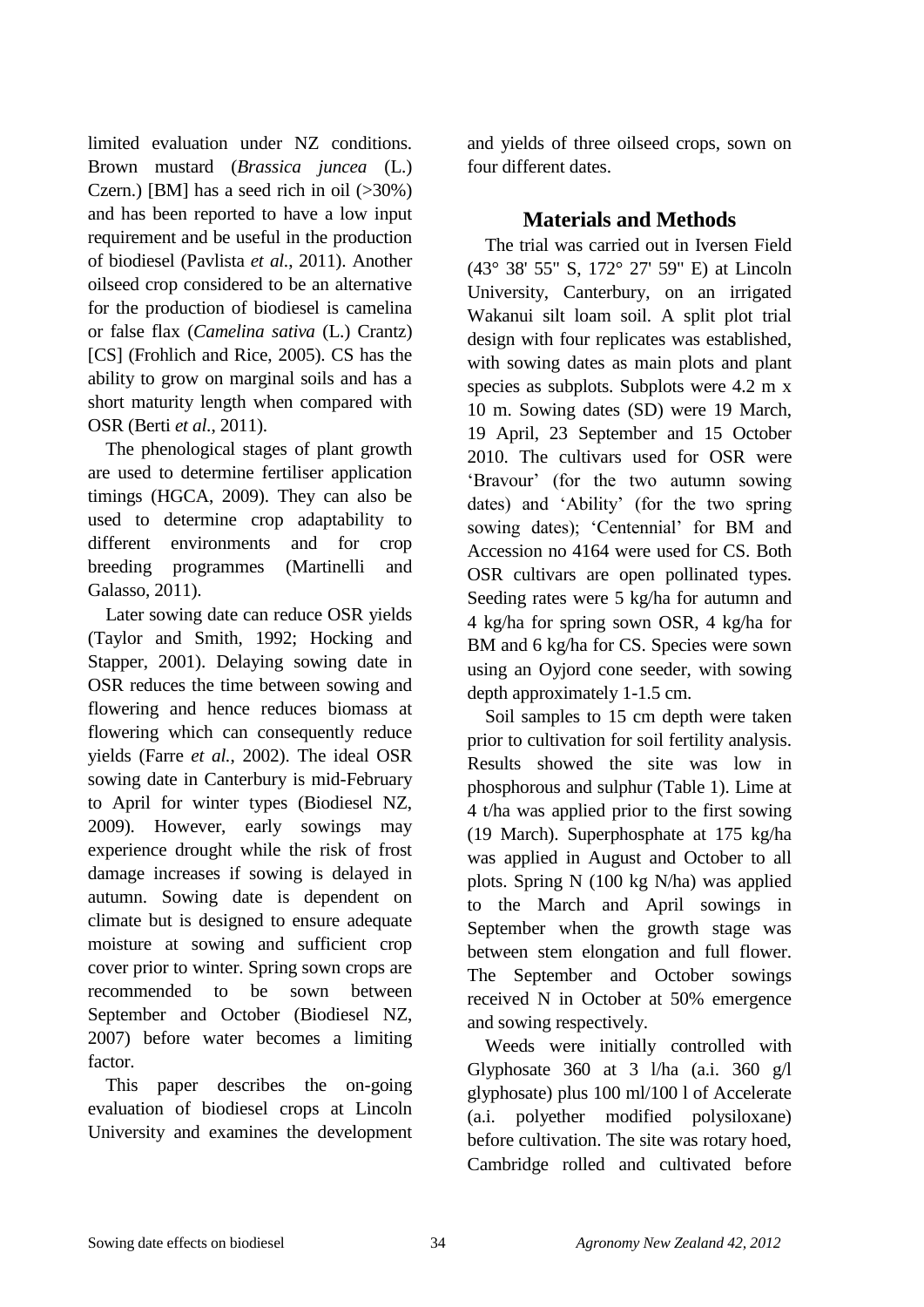Treflan at 3 l/ha (a.i. 480 g/l trifluralin) was incorporated into the soil in March for the autumn sowings. Prior to sowing in September the final two sow dates were dutch harrowed and Cambridge rolled before Treflan at 3 l/ha was incorporated.

**Table 1:** Soil test (0-15cm) results from Iversen Field, Lincoln University. Soil samples were analysed using MAF Quicktest procedures. Bracketed numbers are optimum levels for autumn sown OSR establishment (Biodiesel New Zealand, 2009).

| pH                        | Olsen P | $SO_4$ -S |                                                           | Μg | Na |  |
|---------------------------|---------|-----------|-----------------------------------------------------------|----|----|--|
| $H_2$ <sup>0</sup>        | (mg/l)  | (mg/kg)   | --------------------------MAF units---------------------- |    |    |  |
| $5.7(5.8-6.3)$ $9(20-30)$ |         | 5(>10)    |                                                           |    |    |  |

Measurol<sup>®</sup> at 1 kg/ha (a.i.750 g/kg methiocarb) was applied after emergence for the March, April and September sowings to deter birds. Insects were controlled as required with Attack<sup>®</sup> at 1 l/ha (a.i. 25 g/l permethrin plus 475 g/l pirimiphos-methyl) until four beehives were introduced on site in November to ensure pollination, after which Prohive<sup>TM</sup> at 250 g/200 l (500 g/kg pirimicarb) was used for insect control. Proline® at 800 ml/ha (a.i. 250 g/litre prothioconazole) in July and again in September to autumn sown plots after *Rhizoctonia solani* was identified. The maximum recommended rate was used rather than two applications at 400 ml/ha because of the difficulty in spraying the crop under bird netting. Ridomil Gold MZ WG® at 2 kg/ha (a.i. 40 g/kg metalaxyl-M plus 640 g/kg mancozeb) was applied to the March, April and September sowings after white blister (*Albugo candida*) was identified and Rovral Gold® at 67  $g/100$  l (a.i. 750 g/kg iprodione and 336 g/litre liquid hydrocarbon) was applied in October for *Sclerotinia* control.

Time domain reflectometry (TDR) rods to 20 cm depth were placed in replicates one and four. Brown (2004) found field capacity in 0-0.2 m soil on an adjacent site with a similar soil was approximately 33%, therefore the irrigation trigger point was at 50% plant available water (22.5%). The trial was irrigated with an Ocmis travelling irrigator.

Seedling emergence was counted from 5  $\times$  1 m drill rows per plot until emergence records were considered constant. Growth stage measurements were taken every 5-13 days from September to February. The trial was covered in bird netting in November to reduce seed loss and to determine potential seed yield. One net covered each replicate.

Final harvest occurred when the majority of the plants were at full maturity. At final harvest an area of 2  $m<sup>2</sup>$  was used to determine seed yield. Plant samples at final harvest were cut by hand and hung to dry in a warm room for at least 3 weeks before processing them for seed. Final harvest samples were threshed using a Kurt Pelz thresher and hand cleaned.

Oil was extracted mechanically using a cylinder hole screen press operating at a throughput of 20-35 g/minute with a choke size of 4 mm and operating temperature of 80°C. Sample size extracted was 250 to 300 g. Seed moisture content was determined at the time of extraction. Seed moisture was calculated using the constant temperature oven method (ISTA, 2008). All seed yield data presented has been adjusted to a seed moisture content of 0%.

## **Data analysis**

All results were analysed by analysis of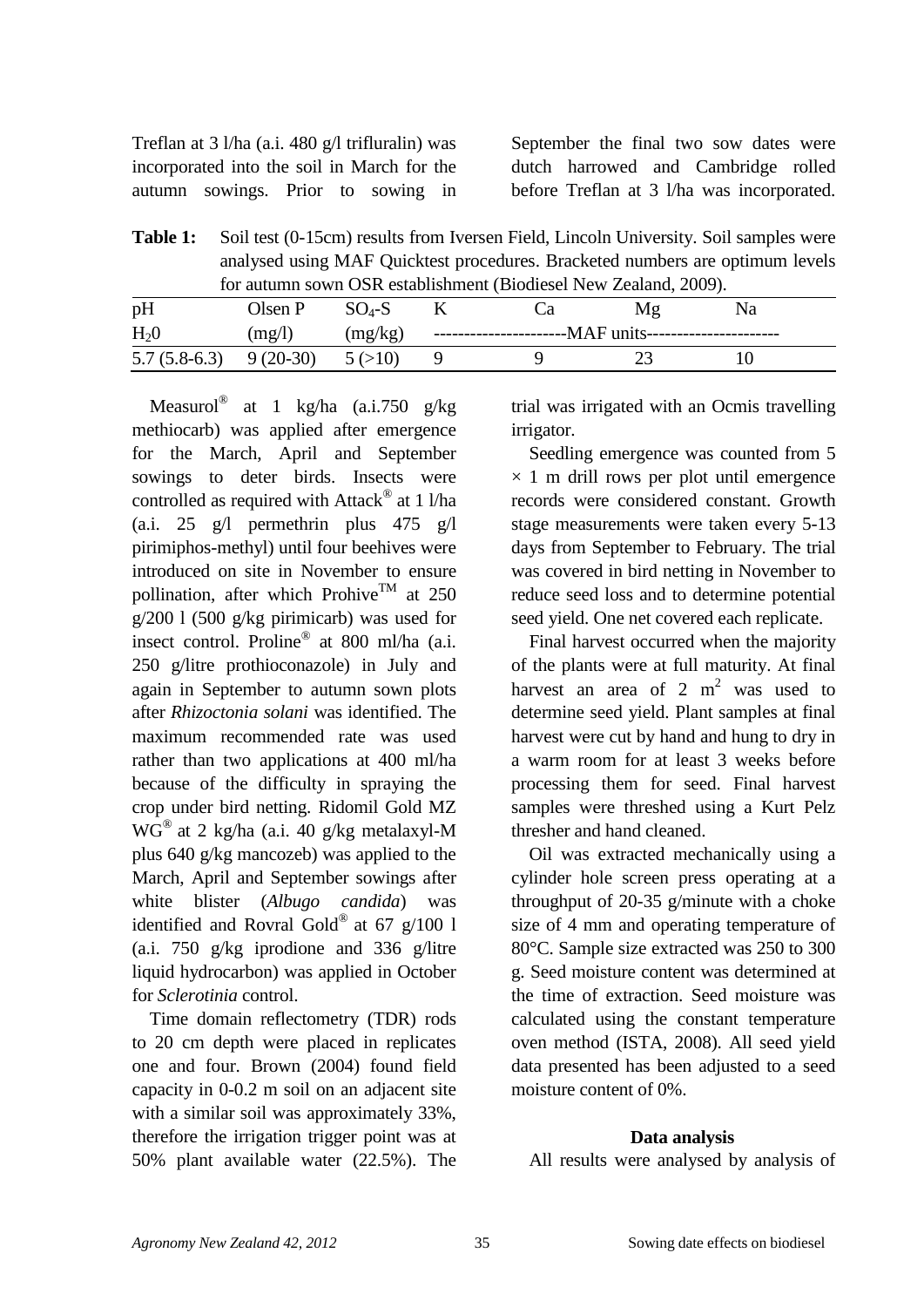variance (ANOVA) using GenStat (version 14, VSN International Ltd, UK). Mean separation was through the use of Fishers protected least significant difference (LSD). Replicate two in both spring sowings were abandoned because of wind damage to bird netting, reducing statistical analysis to three replicates in all treatments.

## **Results**

#### **Climate**

The mean air temperature during the 2010-11 season was warmer in 9 out of the 12 months (0.2-2.0°C), with the exception being July  $(-0.1^{\circ}C)$ , October  $(-0.2^{\circ}C)$  and January (-0.3°C) compared with the long term means (LTM) (Table 2). The LTM annual rainfall for this location is 647 mm/year, however during the 2010-11 season the total was 846 mm. In the months of May, June and August 2010 the rainfall was at least 63 mm more per month than the monthly LTM. Another significant weather event occurred on 21 December 2010 when hot gale force winds were experienced. This caused considerable damage to the bird nets, which subsequently allowed birds onto the crop, resulting in some seed loss and the abandonment of one replicate.

**Table 2:** Mean monthly air temperatures and monthly rainfall at Lincoln, Canterbury during the 2010-11 growing season. Bracketed numbers are from the Long term (1971- 2010) mean monthly air temperatures and monthly rainfall at Lincoln, Canterbury (NIWA, 2011).

| Month            | Air temperature $(^{\circ}C)$ | Rainfall (mm) |
|------------------|-------------------------------|---------------|
| March 2010       | 15.7(15.0)                    | 31.8(51.3)    |
| April 2010       | 13.6(12.2)                    | 31.8(52.8)    |
| <b>May 2010</b>  | 10.2(9.3)                     | 200.6(60.0)   |
| June 2010        | 6.8(6.6)                      | 138.8 (55.8)  |
| <b>July 2010</b> | 6.0(6.1)                      | 48.6(69.1)    |
| August 2010      | 8.4(7.5)                      | 131.4(68.0)   |
| September 2010   | 10.4(9.6)                     | 42.6(38.6)    |
| October 2010     | 11.2(11.4)                    | 26.4(56.4)    |
| November 2010    | 14.7(13.3)                    | 61.4(48.5)    |
| December 2010    | 17.3(15.3)                    | 49.4 (54.0)   |
| January 2011     | 16.4(16.7)                    | 42.6(46.1)    |
| February 2011    | 17.1(16.6)                    | 40.2(46.1)    |
| Annual           | 12.3(11.6)                    | 845.6 (646.7) |

#### **Plant population**

There was no interaction between sowing date and species at emergence (Table 3). The mean plant population across sowing dates at emergence for OSR, BM and CS were 100, 139 and 300 plants/ $m<sup>2</sup>$ respectively. There were no significant losses in plant population between

emergence and final harvest for the OSR. However, BM and CS had an average loss of 40 and 148 plants/ $m^2$  respectively or 29% and 49% stand loss. In both BM and CS the majority of the stand loss occurred in the two autumn sowings. Specific winter and spring type OSR cultivars were used,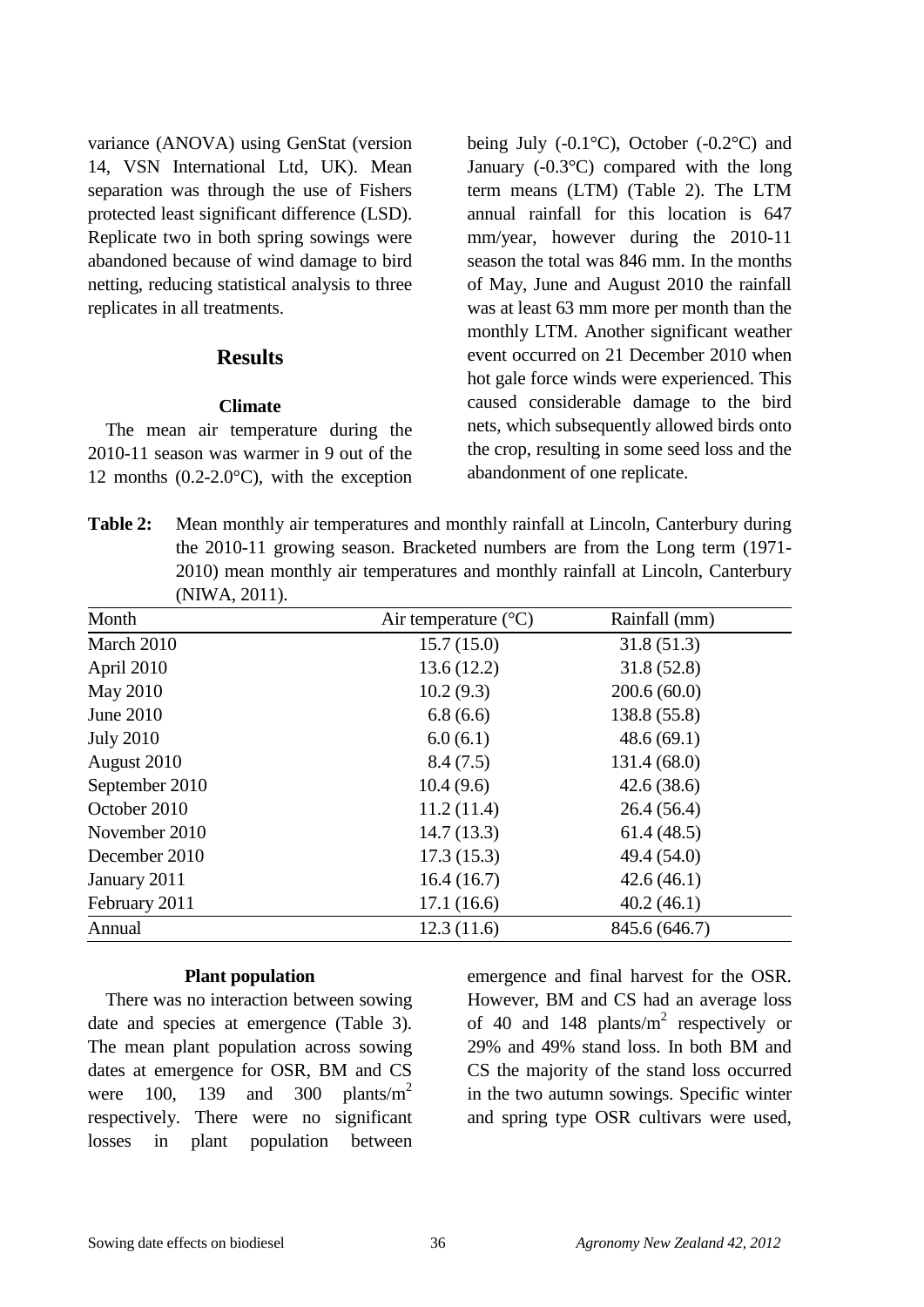preventing such significant winter losses for this species.

#### **Growth stage**

The time to reach stem elongation (SE), 50% flowering (F) and final harvest (H) varied considerably between species and also between the two autumn and two spring sowings. Autumn sown CS took 72 days to reach stem elongation, compared with an average of 124 and 138 days for BM and OSR respectively (Table 4). In contrast, autumn sown CS took on average 93 days to grow from stem elongation to 50% flowering compared with 78 days for BM and 45 days for OSR. Similarly, between 50% flowering and harvest, CS took 86 days, compared with 49 days for BM and 72 days for OSR. OSR took 268 days and 241 days (March and April sowings respectively) to go from emergence to harvest while both BM and CS matured slightly earlier (9 days) for these sowing dates.

The spring sowings behaved differently. Overall all species took less than half the time to get from emergence to 50% flowering compared with the autumn sowings. BM and CS took up to 15 days less from 50% flowering to final harvest compared with OSR. Oilseed rape took 127 days and 112 days to go from emergence to harvest (September and October sowings respectively). BM and CS were much quicker, being harvestable 20-29 days earlier than OSR.

**Table 3:** Plant population at establishment (plants/ $m<sup>2</sup>$ ). Bracketed numbers are plant population at final harvest.

| Sowing Date               | Oilseed Rape | <b>Brown Mustard</b>                    | Camelina  |
|---------------------------|--------------|-----------------------------------------|-----------|
| 19 March 2010             | 66 (78)      | 118 (69)                                | 246(30)   |
| 19 April 2010             | 93 (95)      | 163(68)                                 | 341 (74)  |
| 23 September 2010         | 131 (117)    | 146(141)                                | 323 (281) |
| 15 October 2010           | 109(91)      | 130 (117)                               | 290 (223) |
| Mean                      | 100(95)      | 139 (99)                                | 300 (152) |
| P-value (Interaction)     |              | $0.156 \, (\leq 0.001)$                 |           |
| P-value (Sowing date)     |              | $0.013 \, (\leq 0.001)$                 |           |
| P-value (Species)         |              | $\langle 0.001 (\langle 0.001 \rangle)$ |           |
| LSD within SD             |              | 43 (37)                                 |           |
| LSD all other comparisons |              | 46(45)                                  |           |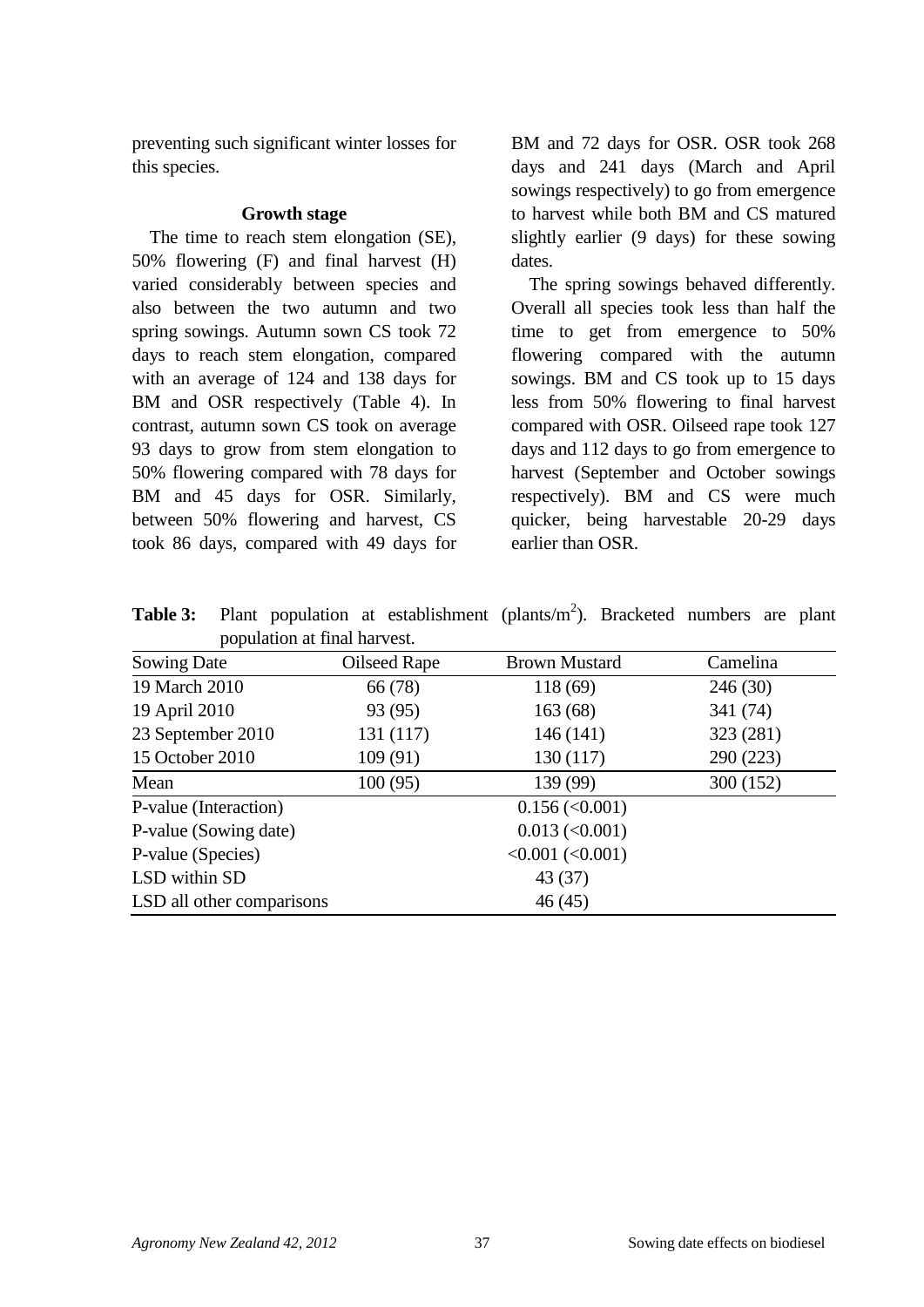| Sowing date                        | Harvest date     | <b>Species</b> | $E - SE$ | $SE - F$ | $F - H$ | $E - H$ |
|------------------------------------|------------------|----------------|----------|----------|---------|---------|
| 19 March 2010                      | 23 December 2010 | <b>OSR</b>     | 148      | 48       | 72      | 268     |
|                                    | 14 December 2010 | <b>BM</b>      | $-22$    | 36       | $-23$   | $-9$    |
|                                    | 14 December 2010 | CS             | $-76$    | 55       | 12      | $-9$    |
| 19 April 2010                      | 23 December 2010 | <b>OSR</b>     | 127      | 42       | 72      | 241     |
|                                    | 23 December 2010 | <b>BM</b>      | -6       | 30       | $-24$   | 0       |
|                                    | 23 December 2010 | CS             | $-55$    | 40       | 15      | 0       |
| 23 September 2010 08 February 2011 |                  | <b>OSR</b>     | 41       | 24       | 62      | 127     |
|                                    | 19 January 2011  | <b>BM</b>      | $-9$     | 0        | $-II$   | $-20$   |
|                                    | 10 January 2011  | CS             | $-9$     | -6       | $-14$   | $-29$   |
| 15 October 2010                    | 15 January 2011  | <b>OSR</b>     | 22       | 35       | 55      | 112     |
|                                    | 25 January 2011  | <b>BM</b>      | 0        | -6       | $-15$   | $-21$   |
|                                    | 25 January 2011  | CS             | 0        | $-19$    | $-2$    | $-21$   |

**Table 4:** Number of days between 50% emergence (E), stem elongation (SE), 50% flowering (F) and final harvest (H) for OSR. Numbers in italics are differences between BM or CS and OSR. Negative numbers indicate fewer days than OSR.

#### **Seed yield**

Seed yield ranged from 664 to 2939 kg/ha for March sown CS and OSR respectively (Table 5). March sown OSR produced significantly higher seed yield than any other treatment. OSR seed yields for April and September sowings were also high at 2406 and 2325 kg/ha respectively. Both BM and CS were more variable across sowing dates, but did show a similar trend in seed yield, where April and September sowings producing significantly more seed than the March sowing. Yields for October sowing were intermediate. OSR seed yields for March, April and September sowing dates were significantly higher than all BM or CS yields recorded.

#### **Oil content**

OSR had higher oil content (42% on average) compared with the BM (30%) and CS (35%). Oil content of all three species generally decreased with later sowing times (Table 6).

**Table 5:** The effect of sowing date on seed yield (kg/ha), on a dry-weight basis, for three oilseed crops sown in Canterbury.

| Sowing Date               | Oilseed Rape | <b>Brown Mustard</b> | Camelina |
|---------------------------|--------------|----------------------|----------|
| 19 March 2010             | 2939         | 773                  | 664      |
| 19 April 2010             | 2406         | 1443                 | 1162     |
| 23 September 2010         | 2325         | 1335                 | 1412     |
| 15 October 2010           | 1786         | 1010                 | 869      |
| Mean                      | 2364         | 1140                 | 1027     |
| P-value (Interaction)     |              | 0.002                |          |
| P-value (Sowing date)     |              | 0.042                |          |
| P-value (Species)         |              | < 0.001              |          |
| LSD within SD             |              | 470                  |          |
| LSD all other comparisons |              | 471                  |          |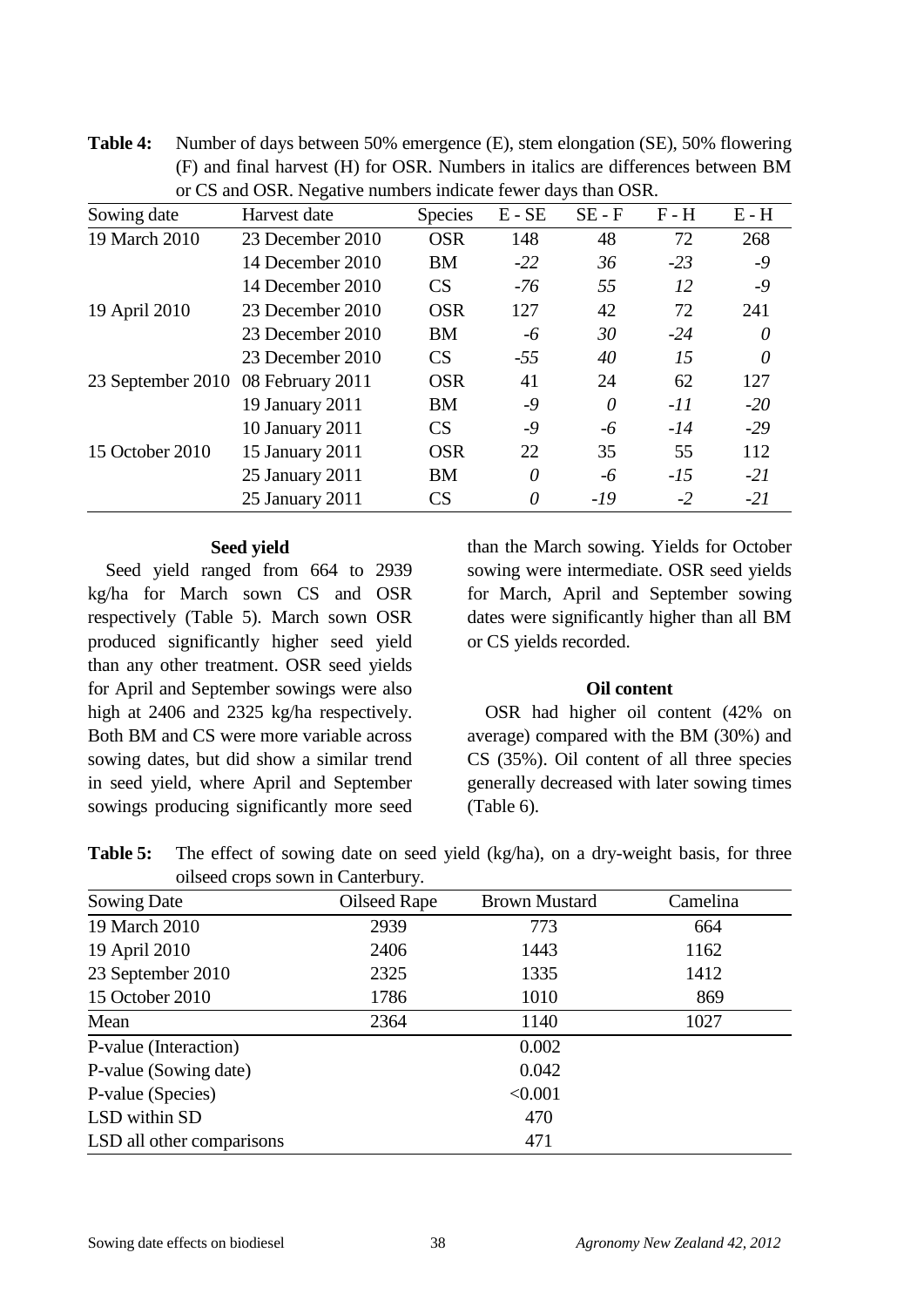| III Canterbury.   |              |                      |          |
|-------------------|--------------|----------------------|----------|
| Sowing Date       | Oilseed Rape | <b>Brown Mustard</b> | Camelina |
| 19 March 2010     | 42.9         | 30.5                 | 37.6     |
| 19 April 2010     | 45.1         | 33.1                 | 37.6     |
| 23 September 2010 | 41.4         | 27.5                 | 32.9     |
| 15 October 2010   | 39.2         | 27.3                 | 32.8     |
| Mean              | 42.2         | 29.6                 | 35.2     |

**Table 6:** The effect of sowing date on expressed oil content (%) for three oilseed crops sown in Canterbury.

## **Discussion**

This trial used winter and spring OSR cultivars provided to the local farmers by Biodiesel NZ. "Bravour" was supplied for autumn sowings and "Ability" for spring sowings. There was no information on whether the CS and BM cultivars used were winter or spring types. The CS was bred for Western Australian conditions and the BM was sourced from a NZ food company. This may have put the CS and BM at a disadvantage to OSR, but further research will be required to characterise the suitability, vernalisation and photoperiod requirements of these two species.

Oilseed rape cultivars have a wide range of flowering responses to photoperiod and/or vernalisation responses (Myers *et al.*, 1982), which have an effect of timing of growth stages. "Bravour" has a higher photoperiod and/or vernalisation requirement than "Ability" that prevents it bolting until the end of winter. All OSR cultivars respond to photoperiod and vernalisation (Robertson *et al.*, 2002), but it can be difficult to determine the exact requirements for individual cultivars to switch to reproductive growth as, in many cultivars, photoperiod and vernalisation are interchangeable (Myers *et al.*, 1982).

Robertson *et al*. (2002) found that, in a number of OSR cultivars, most of the variability in OSR crop development was in the vegetative stage. In this study autumn sown OSR took nearly 20 weeks to go from 50% emergence to stem elongation compared with 17 weeks from stem elongation to harvest. Spring sown OSR took less than five weeks from 50% emergence to stem elongation and 13 weeks from stem elongation to harvest

Robertson *et al*. (2002) concluded that BM acts like an early flowering OSR crop. However, in this study, autumn sown BM was only up to two weeks faster than OSR to stem elongation, compared with CS, which was nine weeks faster than OSR. However BM and CS were slower to go from the start of stem elongation to 50% flowering, indicative of the more indeterminate nature of these two crops, which have not been intensively bred for determinacy like OSR.

Despite the large variability in timings to intermediate growth stages, autumn sowings of all three species reached harvest maturity at around the same time. However, this may have been partly due to the gale damage to nets and posts, which meant that some plots were harvested earlier than full maturity to avoid bird losses.

BM and CS in the spring sowings reached harvest maturity 20 to 29 days earlier than OSR, mainly because of the shorter time to grow from stem elongation to harvest. The duration of the measured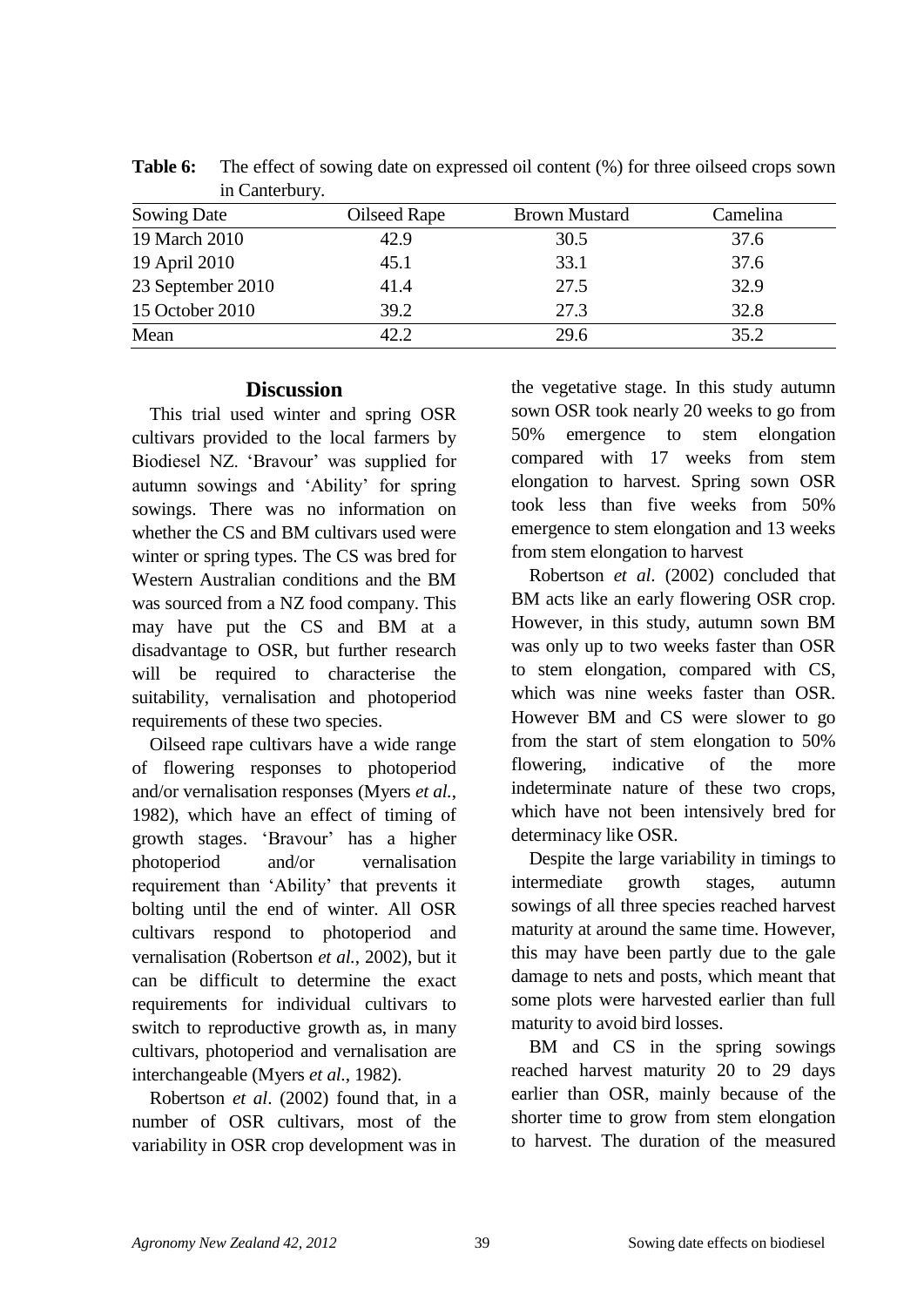growth stages between the two spring sowing dates was quite variable both across and between species. This could have been a result of the December high temperatures and NW gales accelerating the development of both spring sowings. These results agree with McKenzie *et al.* (2011) and Pavlista *et al*. (2011) who found CS matured faster than BM and OSR, when sown in the spring.

Seed yield was consistently higher in OSR (2.4 t/ha) than BM (1.1 t/ha) and CS (1.0 t/ha) over the four sowing dates (Table 5), reflecting results similar to those of Pavlista *et al*. (2011). The seed yield for autumn sown BM and CS was variable, possibly due to white blister (*Albugo candida*) found on the BM and *Rhizoctonia solani* on the CS. Table 3 shows a reduction in plant population for both species, which was probably a combined effect of the fungus diseases and premature bolting. For CS, there were a high number of plants that bolted prematurely in the first sowing; plant mortality was observed from June onwards. In a trial 10 km away in the same season, CS sown a week earlier than this trial all bolted and died in early winter (McKenzie *et al.*, 2011). In contrast to previous trials (McKenzie *et al.*, 2011) the CS was observed to have some seed loss through bird damage. However, the loss appeared to be less than OSR and BM.

The autumn sown OSR yields were similar to other autumn sown OSR around Canterbury (Foundation for Arable Research, 2011). Despite a higher OSR population in the April sowing (Table 3), the March sown OSR still yielded 500 kg/ha more seed. Leach *et al*. (1999) noted OSR sown at low plant population densities is able to compensate by producing bigger leaves, more branches and more pods.

The effects of duration of post flowering growth in OSR and BM have been quantified by Si and Walton (2004). The reduced time from 50% flowering to final harvest in BM compared with OSR and also in spring sowings compared with autumn sowings will reduce their yield potential.

These results show that seed oil content in OSR was higher than BM and CS (Table 6). Pavlista *et al.*, (2011) and McKenzie *et al.*( 2011) also found the oil content in OSR to be higher than BM and CS. Pavlista *et al.*  (2011) concluded this would be expected since OSR has had more genetic improvement than BM and CS. There may be other CS and BM cultivars with higher oil contents. However, they were not available. Oil content was stable across sowing dates for OSR but tended to decrease in BM and CS, which is in contrast to Pavlista *et al*. (2011). The reason for this is unclear, however the results presented here are not replicated so should be used as a guide only.

# **Conclusions**

This trial has demonstrated that autumn sown BM and CS are susceptible to fungus diseases; therefore adequate fungus control at an early plant growth stage is required. The growth stages used for OSR can be adapted for BM and CS and allow an adequate comparison of growth rates between species. The growth rates of OSR, BM and CS over the 2010-11 season show that BM and CS can mature faster than OSR. However, due to warmer temperatures experienced in the 2010-11 season further research is required. BM had no advantages over OSR when grown in Canterbury across a wide range of sowing dates. This agrees with McKenzie *et al*. (2011). CS also showed no seed yield or oil yield advantages over OSR. However, a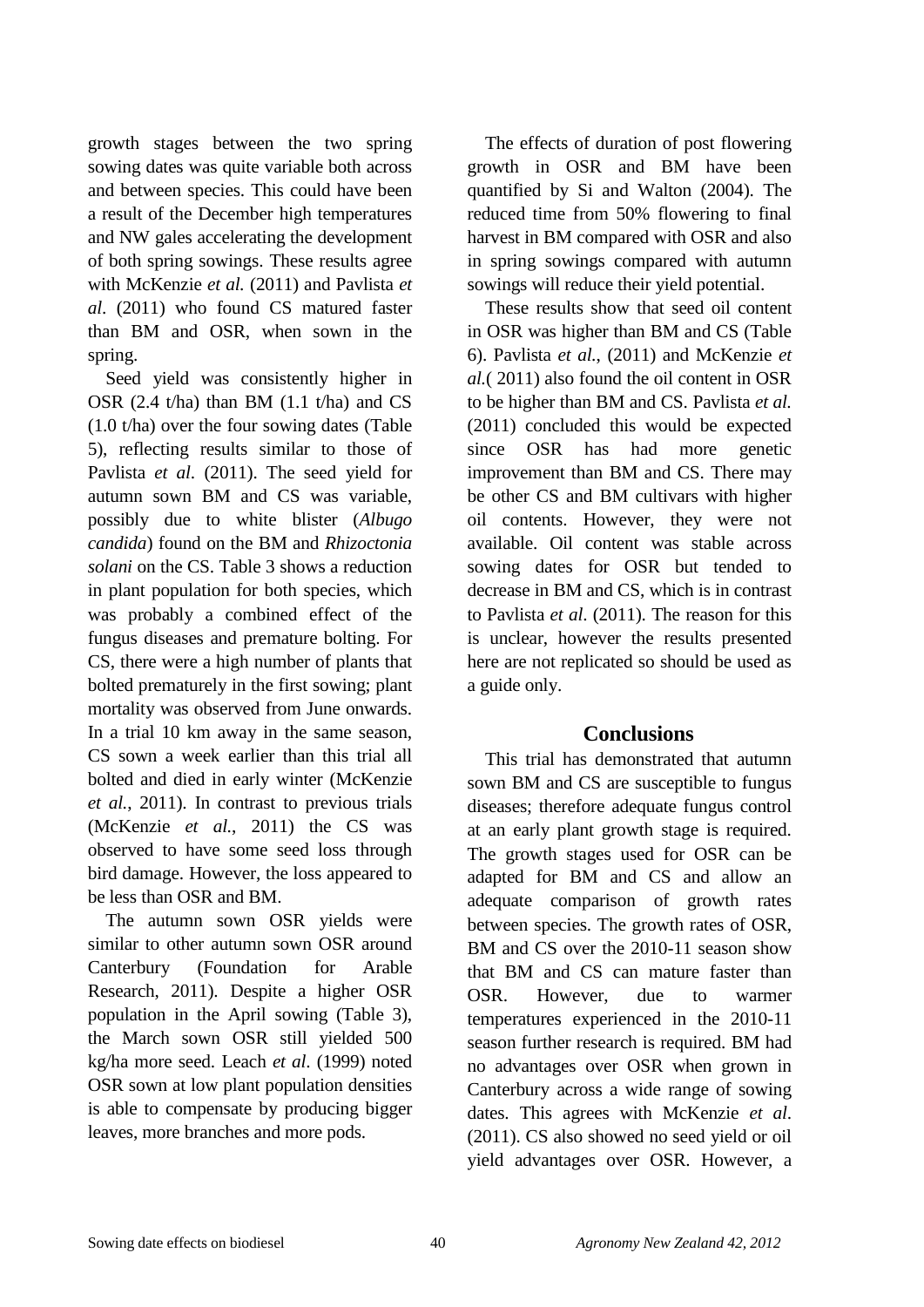variety needing a strong vernalisation or photoperiod response may yield considerably more than the cultivar used under autumn sown conditions in this trial.

## **Acknowledgments**

Thanks to the Ministry of Science and Innovation for funding this work and the technicians at the Field Service Centre, Fiona McConville, Don Heffer, Dave Jack and Daniel Dash (Lincoln), for their technical assistance. Margaret Campbell, the Centre for Legumes in Mediterranean Agriculture, University of Western Australia, Emcy Enterprises and Biodiesel New Zealand are thanked for supplying seed.

A more detailed photographic description of the growth stages of potential biodiesel crops is available from the senior author on request.

# **References**

- Berti, M., Wilckens, R., Fischer, S., Solis, A. and Johnson, B. 2011. Seeding date influence on camelina seed yield, yield components, and oil content in Chile. *Industrial Crops and Products* 34: 1358- 1365.
- Biodiesel New Zealand. 2007. Growers guide to spring oil seed rape management, number 1, Spring establishment. 3 pp.
- Biodiesel New Zealand. 2009. Growers guide to winter oilseed rape management. Number 1, February 2009. Autumn establishment. 4 pp.
- Brown, H.E. 2004. Understanding yield and water use of dryland forage crops in New Zealand. PhD Thesis, Lincoln University, Lincoln, Canterbury.
- Daly, M.J. and Martin, R.J. 1988. Oilseed rape: The effects of rate, timing and form of nitrogen applications on a depleted

Lismore soil. *Proceedings of the Agronomy Society of New Zealand* 18: 97-102.

- Energy, Efficiency and Conservation Authority. 2012. Biofuels. Retrieved on 2 May 2012 from http://www.eeca.govt.nz/eeca-programmesand-funding/programmes/renewabletransport-energy/biofuels.
- Farre, I., Robertson, M.J., Walton, G.H. and Asseng, S. 2002. Simulating phenology and yield response of canola to sowing date in Western Australia using the APSIM model. *Australian Journal of Agricultural Research* 53: 1155-1164.
- Foundation for Arable Research. 2011. Oilseed rape cultivar trial - Waimate, South Canterbury. FAR Harvest Snippets Monday 31 January 2011. Retrieved on 23 October 2012 from http://www.far.org.nz/index.php/dashboard.
- Frohlich, A. and Rice, B. 2005. Evaluation of Camelina sativa oil as a feedstock for biodiesel production. *Industrial Crops and Products* 21: 25-31.
- HGCA. 2009. Managing oilseed rape canopies for yield. Retrieved on 17 May 2012 from http://www.hgca.com/document.aspx?fn=lo ad&media\_id=5163&publicationId=5705.
- Hocking, P.J. and Stapper, M. 2001. Effects of sowing time and nitrogen fertiliser on canola and wheat, and nitrogen fertiliser on Indian mustard. Dry matter production, grain yield, and yield components. *Australian Journal of Agricultural Research* 52: 623-634.
- ISTA. 2008. International Rules for Seed Testing. International Seed Testing Association, Bassersdorf, Switzerland.
- Leach, J.E., Stevenson, H.J., Rainbow, A. J. and Mullen, L.A. 1999. Effects of high plant populations on the growth and yield of winter oilseed rape ( *Brassica napus*).